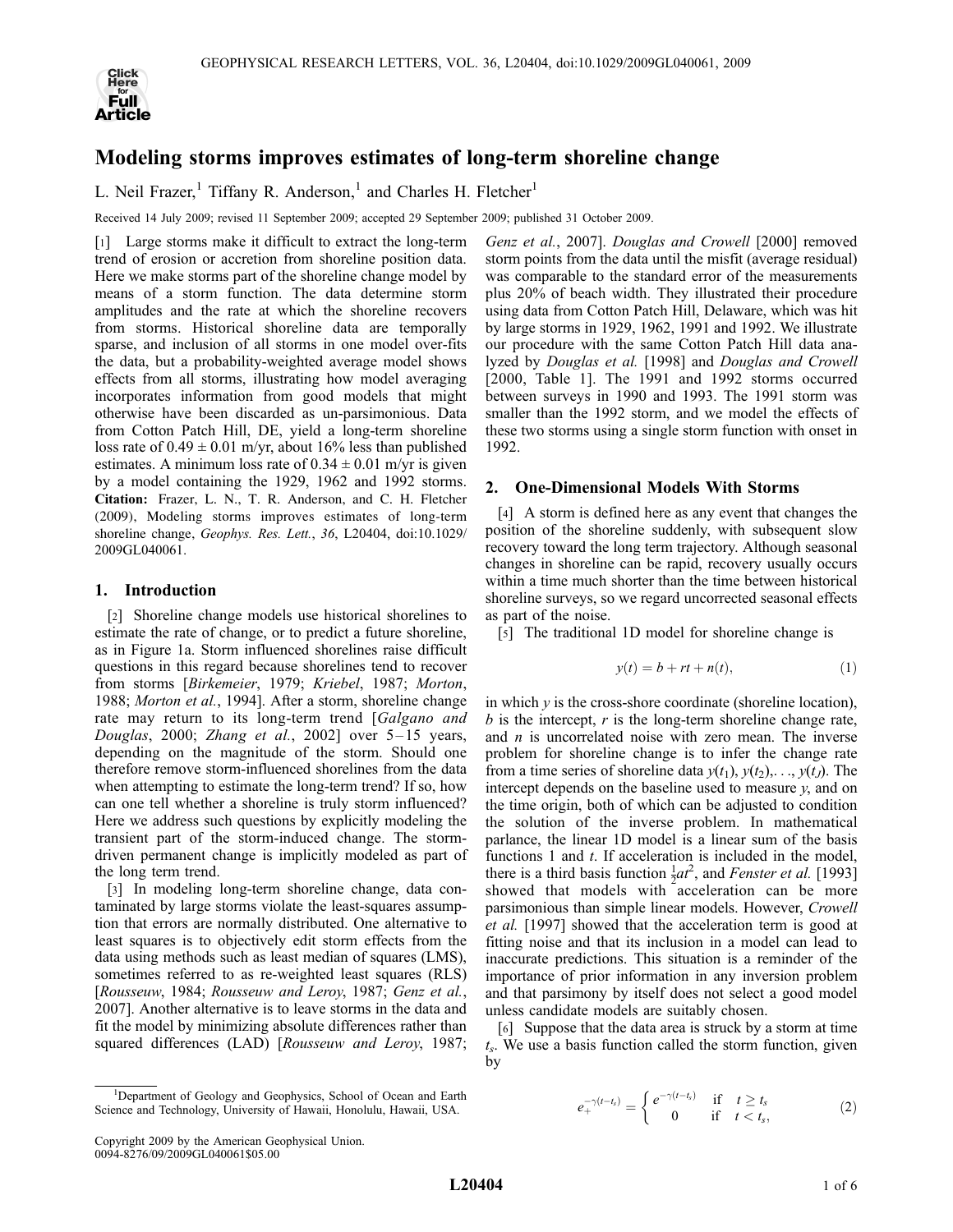

Figure 1. (a) Shoreline data from Cotton Patch Hill, DE, with fits from various models. The circled data points are poststorm shorelines. All models had an intercept, a long-term rate (R), and some models had one or more storms (1929, 1962, 1992). The model with lowest residuals (dotted line) had all three storms. The model with the lowest AICc value (solid line) had only the 1962 storm. The  $-\cdots$  model had only rate and intercept, but post-storm data were not used. (b) Profile likelihood of storm recovery rate and process noise for the shoreline model with only the 1962 storm. The likelihood is scaled to have maximum value 100, and the MLE is at  $\eta = (11.2 \text{ m})^2$ ,  $\gamma^{-1} = 7.2 \text{ y}$ . (c) Confidence intervals (95%) for shoreline position based on long-term rate for various models. Except for model R, the confidence intervals are conditioned on the absence of storms. (d) The probability-weighted model average (dotted line), the predicted shoreline position (dashed) using only the rate and intercept from the average model, and 95% confidence interval (solid lines). The inset shows the probabilities of the component models.

in which  $\gamma \geq 0$  is the recovery rate (the inverse time scale of recovery). The augmented model for shoreline change is now

$$
y(t) = b + rt + se^{-(t-t_s)}_{+} + n(t)
$$
 (3)

in which  $s$  is the storm amplitude parameter. Since the time of the storm is known, model (3) has two more parameters than model (1). It is linear in b, r and s, but nonlinear in  $\gamma$ . The fact that the storm function is discontinuous at  $t_s$  does not make it more difficult to use, because basis functions are not required to be continuous, only independent of each other. Versions of (3) implemented with different storms or combinations of storms are regarded as different models, and we use an information criterion (below) to rate the relative goodness of models. Most historical data sets contain only 6– 10 shorelines, and the information criterion usually excludes models in which each storm has its own recovery rate; therefore we use the same recovery rate parameter for all storms.

[7] If some storm-induced shoreline change is permanent, an appropriate model would be (3) plus a function  $s_pH(t-t_s)$ in which H is the unit step function and  $s_p$  is the amplitude of the permanent change. In temporally sparse historical data

with multiple storms we find that such step functions can trade off with both our storm function and the rate function to such an extent that a model with only step functions fits the data fairly well. Admitting models consisting only of step functions replaces the problem of estimating a long-term rate parameter with the problem of estimating frequencies and amplitudes of storms. Moreover, models consisting only of step functions ignore the abundant evidence that stormaltered shorelines do recover to a large extent. Accordingly, for historical data we explicitly model only the transient part of the storm, leaving the permanent part as a component of long-term trend. Although it is not needed for this paper, beach nourishment can be modeled like a storm. For nourishment that alters a shoreline the storm function is used, but for offshore nourishment, which does not immediately alter a shoreline, we use the function  $e_{+}^{-\gamma(t-t_n)}(1-e_{+}^{-\gamma(t-t_n)})$ , where  $t_n$  is the time of nourishment.

# 3. Linearization

[8] As the model is nonlinear in  $\gamma$ , we find  $\gamma$  by maximizing the profile likelihood [e.g., Coles, 2001, p. 34]. In order to include the effects of uncertainty in  $\gamma$  we then linearize the model in a neighborhood of the maximum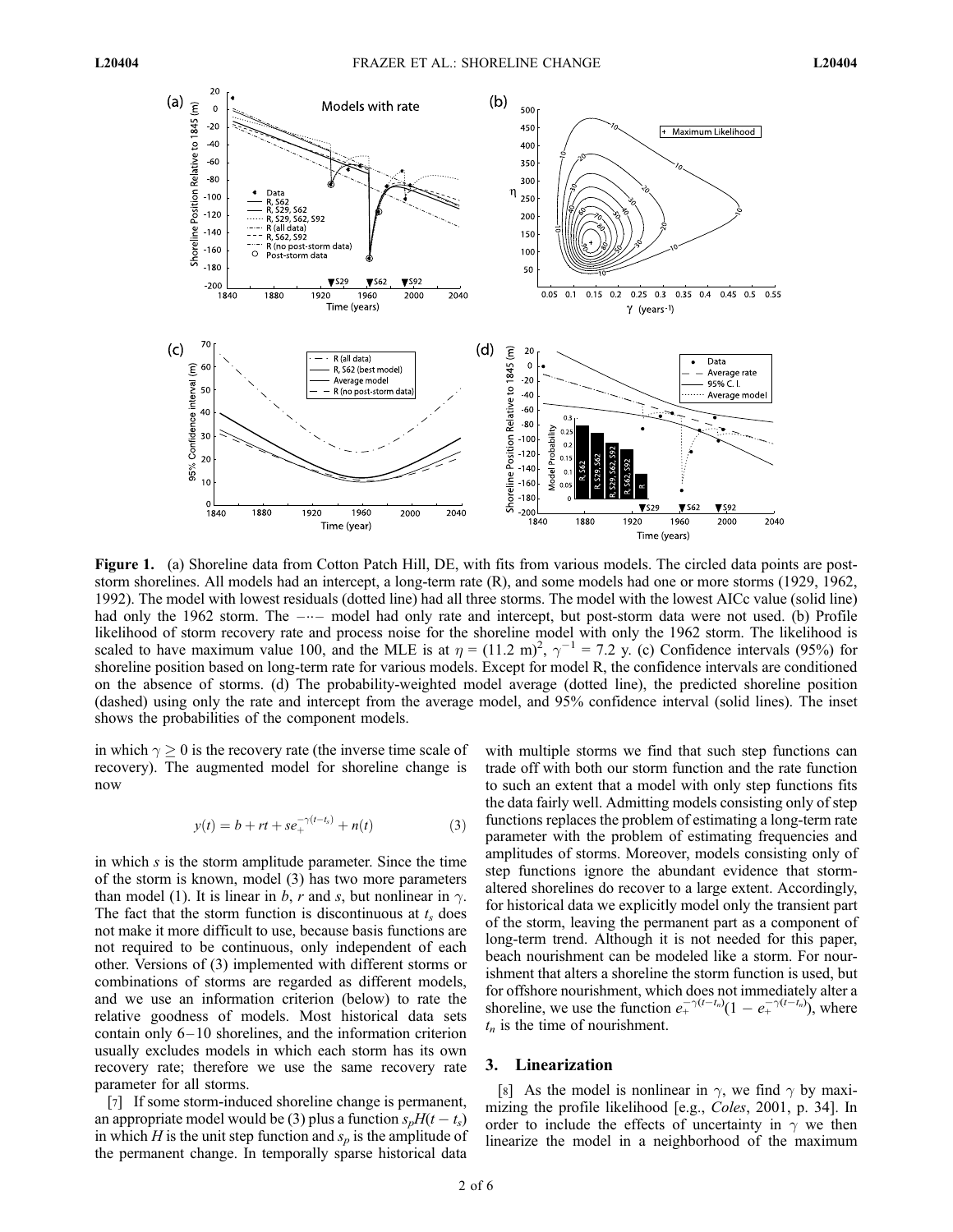Table 1. Process Error for Models

| Model                  | Process Error (m) |
|------------------------|-------------------|
| Averaged model         | 12.5              |
| R                      | 30.9              |
| R, S29                 | 30.4              |
| R. S62                 | 11.2              |
| R, S92                 | 30.2              |
| R. S29, S62            | 8.2               |
| R, S29, S92            | 29.9              |
| R, S62, S92            | 9.8               |
| R, S29, S62, S92       | 0.1               |
| R (no post-storm data) | 9.5               |

likelihood estimate (MLE)  $\hat{\gamma}$ . Since recovery rate is necessarily positive, and our noise model is Gaussian, we use  $\mu = \ln \gamma - \ln \hat{\gamma}$  as a parameter in the linearized model. As  $\partial e^{\gamma t}/\partial \ln \gamma = \gamma t e^{\gamma t}$ , the linearized model is

$$
y(t) = b + rt + \sum_{k=1}^{K_s} s_k e_+^{-\hat{\gamma}(t-t_{sk})} + \mu \sum_{k=1}^{K_s} (t - t_{sk}) \hat{\gamma} \hat{s}_k e_+^{-\hat{\gamma}(t-t_{sk})} + n(t),
$$
\n(4)

in which  $s_k$  is the amplitude of the  $k^{\text{th}}$  storm,  $K_s$  is the number of storms, and the coefficient of  $\mu$  is a single basis function.

## 4. Noise and Recovery Rate

[9] We model the noise  $n(t)$  as a zero-mean Gaussian. We assume the noise consists of observational noise (measurement noise) and process noise, and that the two noise processes are unrelated. Observational noise is estimated prior to modeling [Crowell et al., 1991; Douglas and Crowell, 2000; Fletcher et al., 2003; Genz et al., 2007]. Douglas and Crowell [2000] estimated the uncertainty in the high water line at Cotton Patch Hill as 6.5m, for a process noise variance of  $(6.5 \text{ m})^2$ , but here we estimate process noise from the data. Our data covariance matrix has the form

$$
C_{y} = \langle nn^{T} \rangle = C_{o} + \eta C_{p}, \qquad (5)
$$

in which  $C<sub>o</sub>$  is the covariance matrix of measurement noise,  $C_p$  is an unscaled covariance matrix of process noise, and  $\eta$ is a scaling parameter to be estimated from the data. We assume that observational noise at one time is uncorrelated with observational noise at other times, so  $C<sub>o</sub>$  is diagonal. Observational error ranged from 2.6 m in 1997 to 8.9 m in 1845 (Table A1 of section A in Text S1 of the auxiliary material<sup>1</sup>).

[10] Process noise should be correlated, as white noise convolved with a storm function gives a covariance matrix  $C_p(i, j) = (\gamma/2) \exp(-\gamma |t_i - t_j|),$  but our experiments suggest that  $\gamma$  is poorly resolved by the residuals in historical data sets because the data are too sparse. In the numerical calculations presented here we take  $C_p$  to be the identity matrix (as did *Douglas and Crowell* [2000]). Table 1 gives the process error for the models of this paper. The best-fit model (R,S62) has a process error of 11.2 m that is roughly 35% of the beach width. The three-storm model with the 0.1 m process error over-fits the data.

[11] Our likelihood function is the usual Gaussian,

$$
\mathcal{L}(m|y) = (2\pi)^{-N/2} |C_y|^{-1/2} \exp\left[-\frac{1}{2}(y - Gm)^T C_y^{-1}(y - Gm)\right],\tag{6}
$$

in which  $G$  is the system matrix (design matrix, configuration matrix), and  $m$  is the column vector of model coefficients. For the model of equation (4), the parameter vector is  $m = [b, r, s_1, s_2, \dots, \mu]^T$ , and the columns of G are the basis functions evaluated at each survey time. The first column of G is all ones, and the second column is  $[t_1, t_2, \ldots, t_N]^T$ , and we condition G by removing the mean from all columns after the first. Maximizing the likelihood with respect to the parameter vector  $m$  gives the usual relation

$$
0 = G^T \hat{C}_y^{-1} (y - G\hat{m}), \tag{7}
$$

and maximizing the likelihood with respect to the noise parameter  $\eta$  gives the nonlinear relation

$$
0 = \text{tr}\left\{\hat{C}_y^{-1} C_p\right\} - (y - G\hat{m})^T \hat{C}_y^{-1} C_p \hat{C}_y^{-1} (y - G\hat{m}).\tag{8}
$$

The noise parameter enters both these equations through the definition  $C_v = C_o + \eta C_p$ . We find the MLE  $\hat{\eta}$  by a 1D search: pick a value of  $\eta$ ; compute  $m(\eta)$  as the solution of (7) and substitute it into (8). The value of  $\eta$  satisfying (8) is the MLE  $\hat{\eta}$ , and  $m(\hat{\eta})$  is the MLE  $\hat{m}$ . In practice, since the recovery rate parameter also requires a search, we find both parameters by maximizing the profile likelihood with respect to  $\gamma$  and  $\eta$ , as shown in Figure 1b. If a prior distribution were available for  $\gamma$  and  $\eta$  we would multiply it times the profile likelihood to obtain a posterior profile. In temporally sparse data sets with early storms we find that storm recovery rate  $\gamma$  can trade off with long-term rate r. To minimize this effect, we estimate  $\gamma$  separately for each model, then fix  $\gamma$  at its model probability-weighted average,  $\hat{\gamma}$ , then use that average  $\gamma$  with every model. For the Cotton Patch Hill data,  $\gamma^{-1}$  ranges from 7.2–12.1 y, and  $(\hat{\gamma})^{-1}$  = 8.4 y.

[12] Equation (7) leads to the definition of a generalized inverse matrix  $G^{-g}$  such that  $\hat{m}G^{-g}y$ . Thus  $G^{-g}$  =  $(G^{T}C_{y}^{-1}G)^{-1}G^{T}C_{y}^{-1}$ . If  $C_{o}$  were zero, the noise parameter  $\hat{\eta}$ would cancel out of the expression for  $G^{-g}$ , and the parameter covariance matrix would be given by the usual formula  $C_m = G^{-g} C_y (G^{-g})^T$ . For our noise model, the noise parameter does not cancel out of the expression for  $G^{-g}$ , and thus a data variation  $\delta y$  causes a corresponding variation in  $G^{-g}$  as well as in  $\hat{m}$ . The parameter covariance matrix is derived in the auxiliary material.

# 5. Prediction

[13] To predict the shoreline location at time  $t$ , we use the linearized model formula (4). It is helpful to express this as  $y(t) = q^T \hat{m}$  where q is a column vector—we refer to it as a prediction kernel—containing the value of each basis func-

<sup>&</sup>lt;sup>1</sup>Auxiliary materials are available in the HTML. doi:10.1029/ 2009GL040061.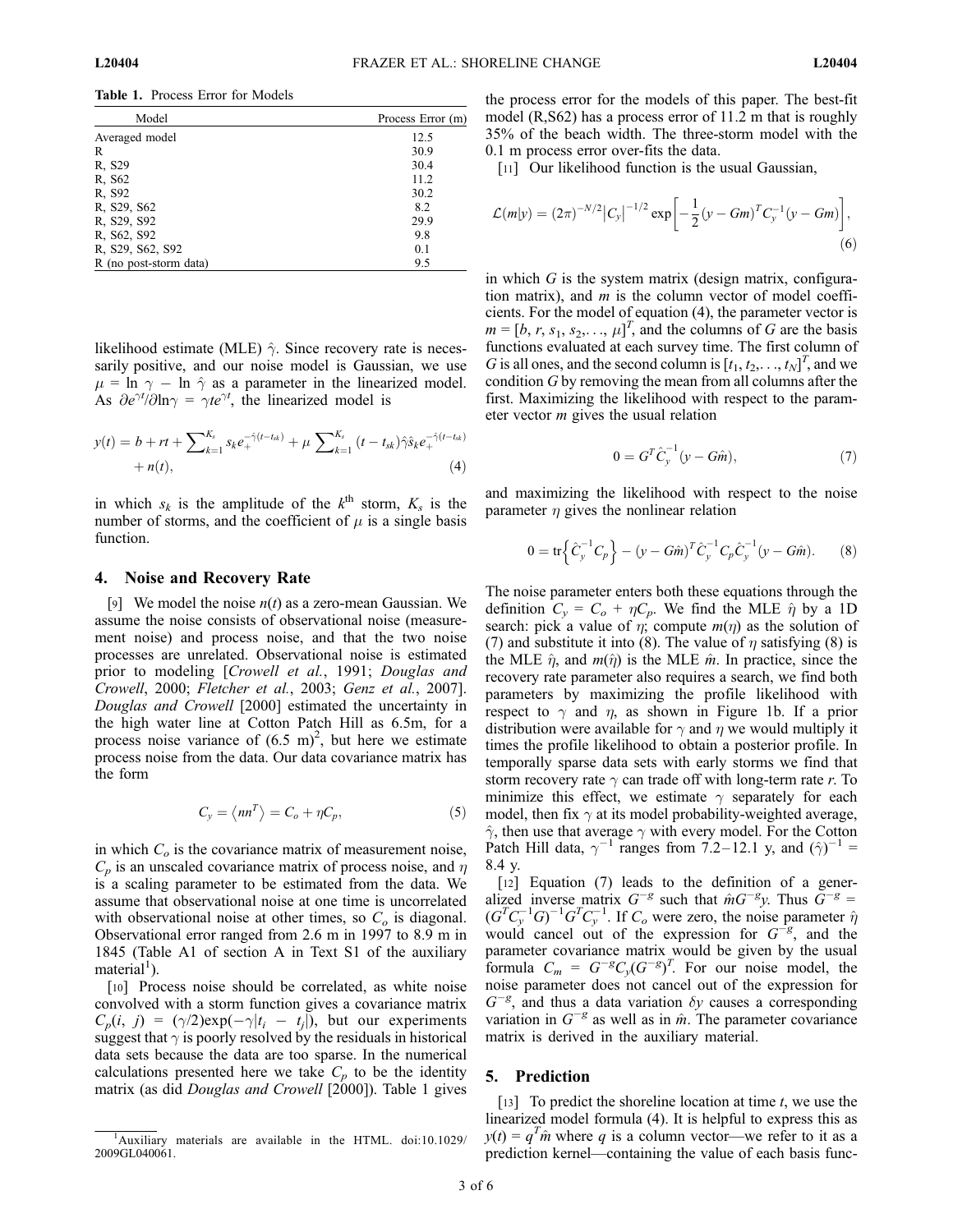tion at time t. For a prediction of the long-term rate, the prediction kernel is just  $q = [0, 1, 0, \ldots, 0]^T$ . For a prediction of the actual rate at time  $t$ , the elements of  $q$  are the time derivatives of the basis functions in (4). For example, suppose we want only the component of shoreline displacement due to the first storm, at time  $t$ . The first storm involves the parameters  $s_1$  and  $\mu$ , and the prediction kernel is

$$
q = \left[0, 0, e_{+}^{-\hat{\gamma}(t-t_{s1})}, 0, ..., 0, (t-t_{s1})\hat{s}_{1}\hat{\gamma}e_{+}^{-\hat{\gamma}(t-t_{s1})}\right]^{T}.
$$
 (9)

Here one might guess that the last element of  $q$  could be replaced by zero, since  $\hat{\mu}$  is always zero at the MLE. However, the last element in  $q$  contributes to the variance by coupling the uncertainty in  $\mu$  to the uncertainty of the prediction. In each case, the variance of the prediction is given by the scalar  $q^T C_m q$  where  $C_m$  is the parameter covariance matrix given in the auxiliary material. Figure 1c shows the 95% confidence interval for shoreline predicted with several models.

### 6. Information Criteria

[14] An information criterion (IC) is a function whose value increases with the sum of squared residuals and with the number of model parameters (model complexity). The best model is the one with the lowest IC value. The use of an IC prevents over-fitting data with too many storms, but it is not a panacea, since the choice of basis functions affects the performance of the IC [McQuarrie and Tsai, 1998]. In a case where the true basis functions are included in the candidate basis functions, an IC that picks the true basis functions with probability 1 as the number of data approaches infinity is said to be consistent. In the case where at least some of the true basis functions are missing from the set of candidate basis functions, an IC that picks the combination of basis functions that best approximates the true model is said to be asymptotically efficient. The corrected Akaike Information Criterion (AICc) used here is asymptotically efficient [McQuarrie and Tsai, 1998].

[15] An important feature of any information criterion *I* is that for any positive numbers a and b, the quantity  $a + bI$ takes its minimum at the same model as I and is therefore an equally good information criterion. The AICc formula of this paper is

$$
AICc = \hat{\varphi} + 2K/(N - K - 1) \tag{10}
$$

in which  $N$  is the number of data points,  $K$  is the number of model parameters, and  $\hat{\varphi} = \hat{L}/N - 1 - \log(2\pi)$ , where  $\hat{L}$  is -2 times the logarithm of the maximum likelihood. The second term in equation (10) is sometimes referred to as the complexity penalty or simply the penalty. The constant addends in the definition of  $\hat{\varphi}$  make our AICc formula agree with the formula found in most books when our noise model is simplified to the usual noise model. For the noise model of this paper (equation (5)),  $\hat{\varphi}$  is given by

$$
\hat{\varphi} = N^{-1} \left\{ \log \left| \hat{C}_y \right| + (d - G\hat{m})^T \hat{C}_y^{-1} (d - G\hat{m}) \right\} - 1, \qquad (11)
$$

in which  $\hat{m}$  is the MLE of the parameter vector, and  $\hat{C}_v$  =  $\hat{\eta}C_p + C_o$  where  $\hat{\eta}$  is the MLE of the noise parameter  $\eta$ , and  $|\cdot|$  indicates a determinant. If  $C_0 = 0$ , the expression for  $\hat{\varphi}$  simplifies to

$$
\hat{\varphi} = \log \left[ \left| C_p \right|^{1/N} N^{-1} (d - G\hat{m})^T C_p^{-1} (d - G\hat{m}) \right] \tag{12}
$$

which is independent of  $\hat{\eta}$ . If  $C_0 = 0$  and  $C_p$  is proportional to the identity matrix,  $\hat{\varphi}$  simplifies to

$$
\hat{\varphi} = \log \left[ N^{-1} (d - G\hat{m})^T (d - G\hat{m}) \right]
$$
 (13)

which is the expression found in the book by Burnham and Anderson [2002], and many papers.

[16] Usually the parameter count  $K$  is equal to the number of basis functions plus one (for the variance of the noise), but if one or more basis functions contain the recovery rate  $\gamma$ , it must be included in the count. As we are interested mainly in long-term rate  $r$ , we do not count intercept as a parameter. (Notice that shifting all the data points by a fixed amount does not change the estimated long-term rate.)

# 7. Model Likelihood and Model Average

[17] The number of possible models included in equation (4) is  $2^{3+K_s}$ , but we exclude all models without rate or intercept. As several models have similar IC scores we average models based on their prior probability and IC weights [e.g., Burnham and Anderson, 2002, p. 75], referred to here as IC likelihood. We omit model selection error [Buckland et al., 1997] for consistency with methods utilizing only rate and intercept. Our method is related to Bayesian model averaging [Hoeting et al., 1999], but is thought to be less computationally intensive.

[18] In order to define an IC likelihood, it is numerically prudent to first subtract the IC score of the best model from all the other models. Each model thus has a delta-IC given by  $\Delta_j = IC_j - \min_i (IC_i)$ . The IC likelihood of the  $j^{\text{th}}$  model is then given by

$$
w_j = \frac{\exp\left(-\frac{1}{2}\Delta_j\right)}{\sum_j \exp\left(-\frac{1}{2}\Delta_j\right)}.\tag{14}
$$

The IC-likelihoods sum to 1, and are interpreted as model likelihoods conditional on the data used to compute the IC scores. We incorporate prior information about model probabilities using the probability calculus of Tarantola and Valette [1982]. Let  $\pi_i$  be the prior probability of model j and  $\mu_i$  be the non-informative probability of model *j*. The posterior probability of model  $j$  is then

$$
p_j = \frac{w_j \pi_j / \mu_j}{\sum_j w_j \pi_j / \mu_j}.
$$
\n(15)

If one has no prior information about various models,  $\pi_i$  =  $\mu_i$ , and so  $p_i = w_i$ . Here we take the non-informative probability to be uniform, so  $\mu_i$  is the same for each j. (Even when prior probabilities are uniform, the  $\pi_i$  are useful. For example, to compute the average of models that do not include a particular storm, set  $\pi_i = 0$  for each model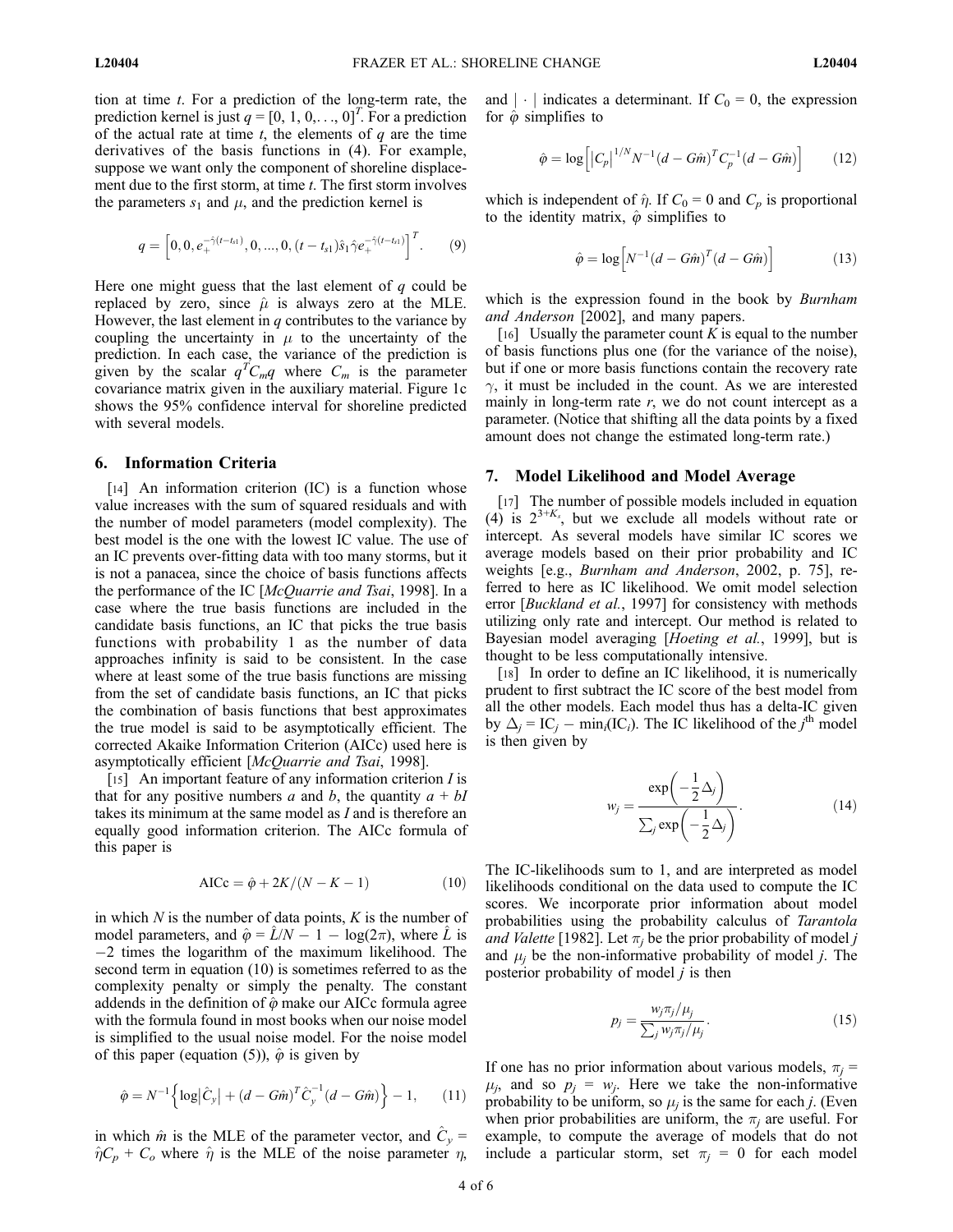| Model                  | $Rate \pm std$<br>(m/yr) | $\triangle$ AICc         | IC<br>Likelihood | Model<br>Prior | Model<br>Probability |
|------------------------|--------------------------|--------------------------|------------------|----------------|----------------------|
| Averaged model         | $-0.49 \pm 0.01$         | $\overline{\phantom{a}}$ |                  |                |                      |
| R                      | $-0.59 \pm 0.06$         | 0.78                     | 0.13             | 0.11           | 0.09                 |
| R. S29                 | $-0.62 \pm 0.06$         | 1.77                     | 0.08             | 0.00           | 0.00                 |
| R. S62                 | $-0.51 \pm 0.01$         | 0.00                     | 0.20             | 0.22           | 0.27                 |
| R. S92                 | $-0.69 \pm 0.07$         | 1.72                     | 0.08             | 0.00           | 0.00                 |
| R, S29, S62            | $-0.55 \pm 0.01$         | 0.22                     | 0.18             | 0.22           | 0.24                 |
| R, S29, S92            | $-0.69 \pm 0.07$         | 2.62                     | 0.05             | 0.00           | 0.00                 |
| R, S62, S92            | $-0.44 \pm 0.02$         | 0.80                     | 0.13             | 0.22           | 0.18                 |
| R, S29, S62, S92       | $-0.34 \pm 0.01$         | 0.54                     | 0.15             | 0.22           | 0.21                 |
| R (no post-storm data) | $-0.57 \pm 0.01$         | $\overline{\phantom{a}}$ |                  |                |                      |

Table 2. Rates of Shoreline Loss for Various Models, With Their Prior Probabilities, IC-Likelihoods and Posterior Probabilities<sup>a</sup>

<sup>a</sup>K' indicates that the model has a long-term rate. 'S62' indicates that the 1962 storm is included in the model, and similarly for other storms. The low-IC model (R,S62) is also the preferred model in an F-test.

containing that storm.) The 1962 storm has a storm erosion potential index three times greater than other storms [Zhang et al., 2001, Figure 8], and it is prominent in the Cotton Patch Hill data. Accordingly, we give a prior probability of zero to each model that does not include the 1962 storm. We give the model with no storms, only long-term rate, a prior probability half as large as that of models that include the 1962 storm. This is conservative with regard to the uncertainty because the model with no storm has the highest residuals, and one could reasonably exclude all models with no storm. The model priors, likelihoods and posterior probabilities are given in Table 2.

[19] To see how model-averaging affects predictions, let  $\phi$  be the quantity whose value is to be predicted. The modelaveraged  $\phi$  is given by

$$
\widehat{\phi} = \sum_{j} p_j \phi_j = \sum_{j} p_j q_j^T \hat{m}_j, \qquad (16)
$$

where  $q_j^T$  is the prediction kernel and  $\hat{m}_j$  is the MLE of the parameter vector for model j.

[20] As the model probabilities  $p_i$  depend on the data, the formula for  $\sigma^2$  requires some care and is derived in the auxiliary material. Figure 1d shows the model average and the probabilities of its component models. Although the model with three storms is not the model with the highest probability, it gives by far the best fit to the data, as shown by its low process error in Table 1; it is interesting and desirable that the average model also shows the effects of all three storms.

### 8. Discussion and Conclusions

[21] As the times of large storms are known, their effects can be incorporated into models of historical shoreline change by use of the storm function, a one-sided exponential with delay. Parsimony in the form of an IC prevents over-fitting the data by inclusion of too many storms, and model averaging is an objective way of reconciling competing models. Subjectivity is explicit in the form of a prior probability for models. The method may have some advantages over other methods, such as least absolute deviations, because it gives a more precise estimate of long-term rate, as well as information about the magnitude of storms (auxiliary material). At Cotton Patch Hill, DE, the minimum long-term rate of shoreline loss is  $0.34 \pm 0.01$  m/y (from a model with all three storms).The model-averaged rate,

 $0.49 \pm 0.01$  m/y, is about 16% lower than earlier estimates. The sudden shoreline loss associated with the 1929, 1962 and 1992 storms was  $19.4 \pm 7.9$  m,  $94.8 \pm 11.7$  m and  $9.6 \pm 1.7$ 6.5 m, respectively. Here we outlined and solved the 1D problem, which is fundamental in shoreline change studies. Our solution to the 2D problem uses the methods of this paper to model the temporal coefficients of alongshore basis functions [*Frazer et al.*, 2009] and will be presented separately.

[22] **Acknowledgments.** Funding for this study was provided by the U.S. Geological Survey, the University of Hawaii Sea Grant College and the Hawaii Department of Land and Natural Resources.

### References

- Birkemeier, W. A. (1979), The effects of the 19 December 1977 coastal storm on beaches in North Carolina and New Jersey, Shore Beach, 47,  $7 - 15.$
- Buckland, S. T., K. P. Burnham, and N. H. Augustin (1997), Model selection: An integral part of inference, Biometrics, 53, 603-618, doi:10.2307/2533961.
- Burnham, K. P., and D. R. Anderson (2002), Model Selection and Multimodel Inference, 2nd ed., Springer, New York.
- Coles, S. (2001), An Introduction to Statistical Modeling of Extreme Values, Springer, New York.
- Crowell, M., S. P. Leatherman, and M. K. Buckley (1991), Historical shoreline change: Error analysis and mapping accuracy, J. Coastal Res., 7,  $839 - 852$
- Crowell, M., B. C. Douglas, and S. P. Leatherman (1997), On forecasting future U.S. shoreline positions: A test of algorithms, J. Coastal Res., 13, 1245 – 1255.
- Douglas, B. C., and M. Crowell (2000), Long-term shoreline position prediction and error propagation, J. Coastal Res., 16, 145-152.
- Douglas, B. C., M. Crowell, and S. P. Leatherman (1998), Considerations for shoreline position prediction, J. Coastal Res., 14, 1025-1033.
- Fenster, M. S., R. Dolan, and J. F. Elder (1993), A new method of predicting shoreline positions from historical data, J. Coastal Res., 9, 147 – 171.
- Fletcher, C. H., J. J. B. Rooney, M. Barbee, S.-C. Lim, and B. M. Richmond (2003), Mapping shoreline change using digital orthophotogrammetry on Maui, Hawaii, J. Coastal Res., 38, 106-124.
- Frazer, L. N., A. S. Genz, and C. H. Fletcher (2009), Toward parsimony in shoreline change prediction (I): Methods, J. Coastal Res., 25, 366-379, doi:10.2112/06-0756.1.
- Galgano, F. A., and B. C. Douglas (2000), Shoreline position prediction: Methods and errors, *Environ. Geosci.*, 7, 23-31, doi:10.1046/j.1526-0984.2000.71006.x.
- Genz, A. S., C. H. Fletcher, R. A. Dunn, L. N. Frazer, and J. J. Rooney (2007), The predictive accuracy of shoreline change rate methods and alongshore beach variation on Maui, Hawaii, J. Coastal Res., 23, 87 – 105, doi:10.2112/05-0521.1.
- Hoeting, J. A., D. Madigan, A. E. Raftery, and C. T. Volinsky (1999), Bayesian model averaging: A tutorial, Stat. Sci., 14, 382-417, doi:10.1214/ss/1009212519.
- Kriebel, D. L. (1987), Beach recovery following Hurricane Elena, Coastal Sediments, 87, 990-1005.